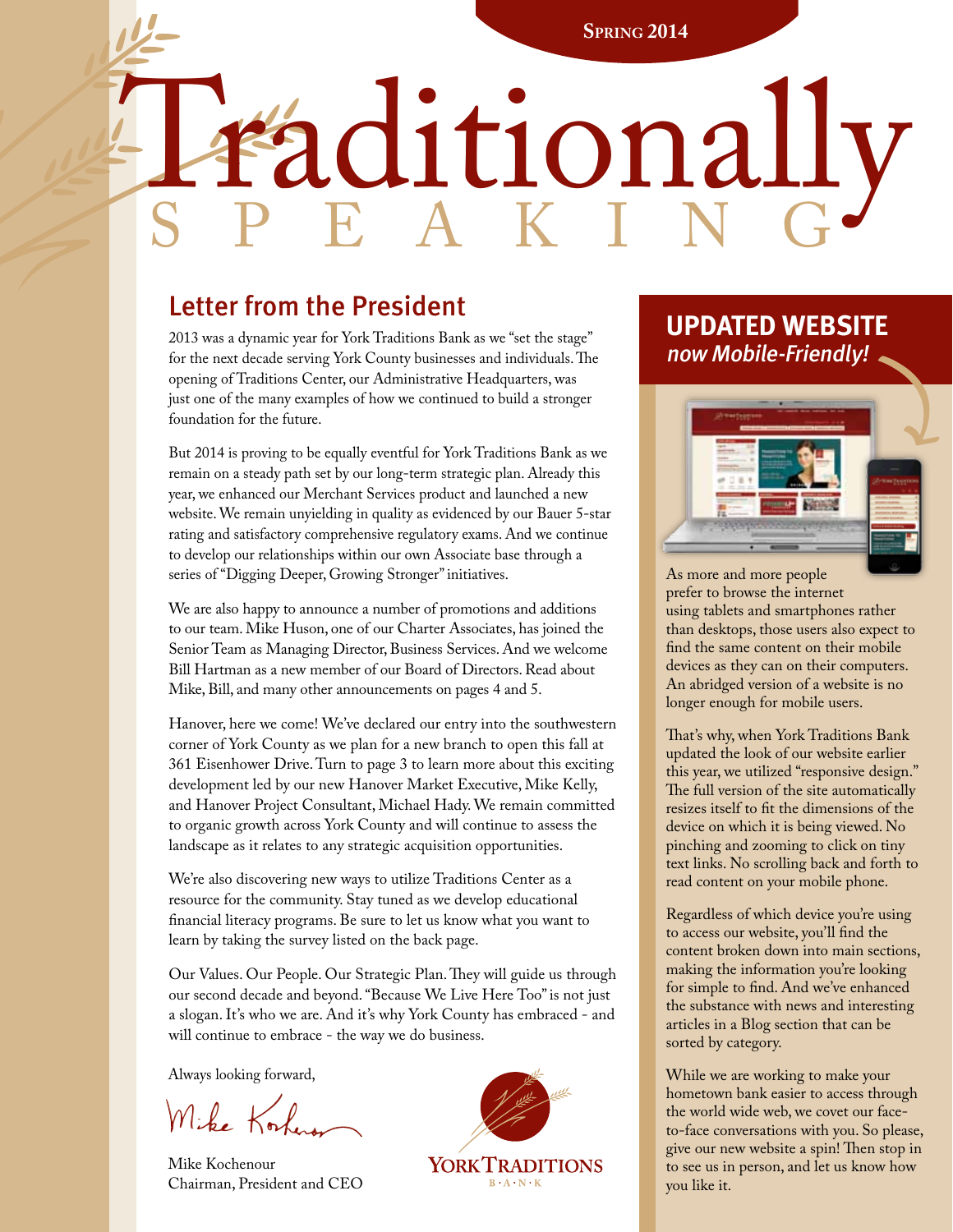## **Partnering with York Builders Association for their 50th Anniversary**

Since 1964, the York Builders Association has been York County's greatest resource for the home building and remodeling industry. With a motto of "Live Local, Build Local," Association members provide the highest quality of work and have a wealth of expertise in their specialized fields.

York Traditions Bank's belief in building stronger relationships "Because We Live Here Too" makes it a natural fit to partner with the York Builders Association in support and recognition of their 50th Anniversary Year!

The partnership was kicked off at the 47th Annual York Builders Show on February 7th in the Utz Arena at the York Expo Center. Governor Corbett joined the festivities and cut the Anniversary



*Photo courtesy of Jim Phipps* 

Pictured (left to right) are Mike Kochenour, President and CEO of York Traditions Bank; Barry Strine, President of Strine's Heating and Air Conditioning and President of the York Builders Association; Tom Corbett, Governor of the state of Pennsylvania; and Kevin Miles, President of Miles Maytag Home Appliance Center and Home Show Chair.

cake (with a handsaw). The weekend was filled with great conversations with both visitors and vendors who reinforced the value of having a local banking choice when purchasing a house, remodeling their home, or growing their business.

York Traditions Bank looks forward to being presenting sponsor of the York Builders Association 2014 Parade of Homes on September 20th and 21st.

## **Bank donates EITC funds to 30 educational improvement organizations**

Enacted in 2001, the Educational Improvement Tax Credit allows Pennsylvania businesses accepted into the program to direct some of their state tax dollars to non-profits within their own community. Recipients must be recognized as an Educational Improvement Organization or have a qualifying Scholarship or Pre-Kindergarten Scholarship fund in place.

### *In 2013, York Traditions Bank distributed a total of \$ 80,000 in Educational Improvement Funds to the following York County non-profits:*

Big Brothers/Big Sisters of York **County** 

Byrnes Health Education Center Children's Home of York Christian School of York Crispus Attucks Association Cultural Alliance of York County DreamWrights Youth & Family

**Theatre** Greater York Center for Dance

Education

Hanover Area Family YMCA



#### Hanover Foundation for Excellence in Education House of Hope - York Jewish Community Center of York Junior Achievement of South Central PA Leg Up Farm Logos Academy Martin Library Association Penn State University Philanthropic Fund (Penn State-York) Performing Arts for Children Project GRAD USA - Pennsylvania

Salvation Army Strand-Capitol Performing Arts Center YMCA of York & York County YWCA of Hanover YWCA of York York College of Pennsylvania/ York Country Day School York County Alliance for Learning York County Heritage Trust York Day Nursery and Kindergarten York Little Theatre York Symphony Orchestra





## **CAROLYN SCHAEFER SPEAKS AT DRESS FOR SUCCESS event**

Carolyn Schaefer was honored to be the Keynote Speaker for the **Dress for Success South Central PA** Leadership Luncheon at Heritage Hills in York on April 23rd. She spoke about her journey to success and the challenges she encountered during her years in the banking industry. Carolyn motivated and inspired the 100 women in attendance with five life lessons: Be Yourself, Like Yourself, Trust Yourself, Reward Yourself, and Share Yourself.

Dress for Success promotes the economic independence of disadvantaged women by providing professional attire, a network of support, and the career development tools to help them thrive in work and in life. To learn how you can support Dress for Success, visit **dressforsuccess.org**.

Pictured (L to R) are Carolyn Schaefer of York Traditions Bank; emcee Valerie Pritchett of abc27 News; Ruth Koup, Founder and CEO of Dress for Success South Central PA; and Barbara Scott, featured client speaker. *Photo courtesy of Jordan Leigh -* JordanLeighPhotography.com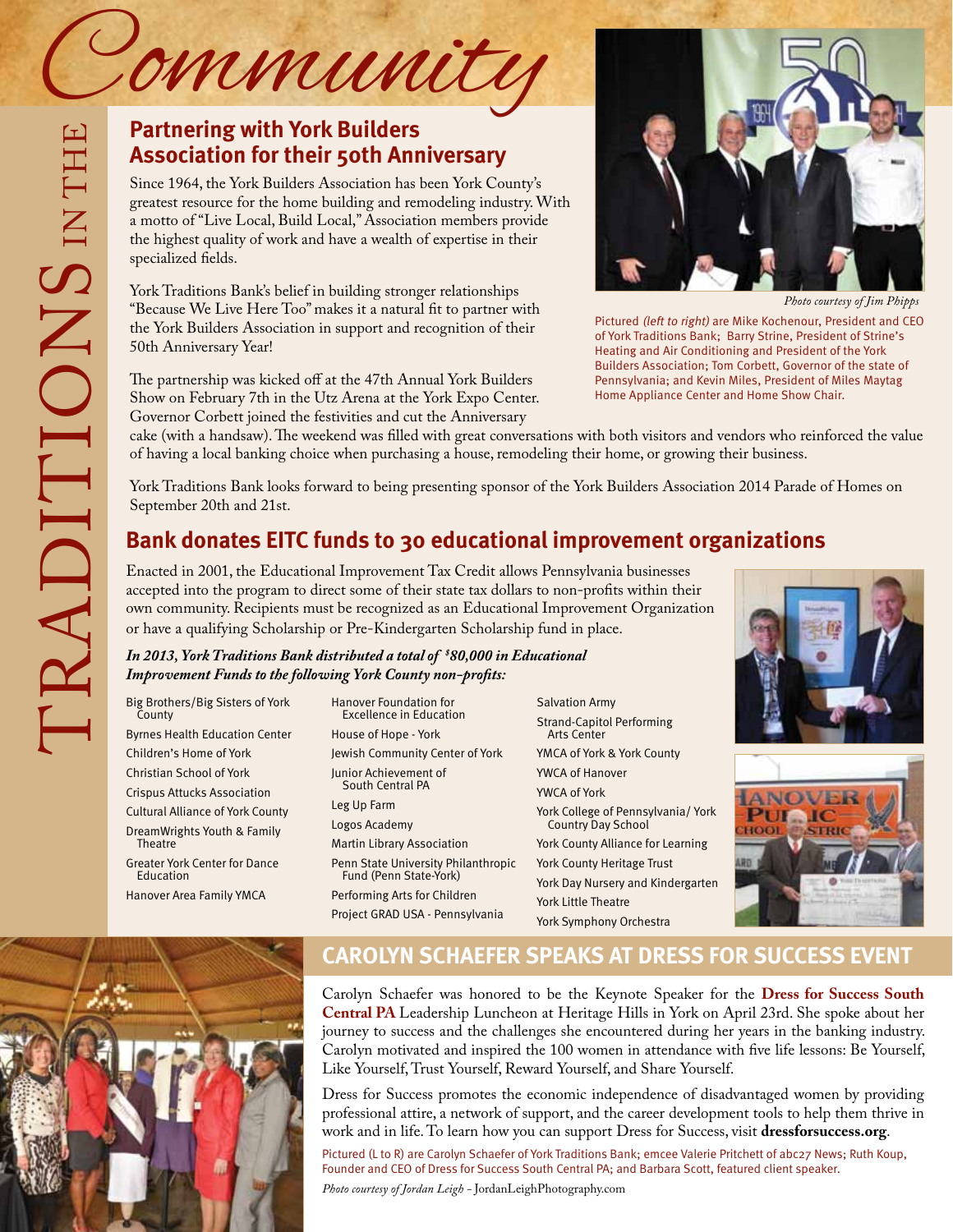

# **HANOVER, HERE WE COME!**

This fall, York Traditions Bank will have a new address to add to our list of retail locations - **361 Eisenhower Drive, Hanover!** 

The property between Wolf Furniture and Ryan's, and across from Lowe's, currently has an 800-square-foot "kiosk" branch that was vacated by another bank. Shortly, you'll see that building being demolished, and a well-known Hanover area contractor will begin construction on a new 3,200-square-foot York Traditions Bank branch.

This full service office will include two drive-thru lanes and a driveup ATM lane, and will offer personal banking, commercial banking, and residential mortgages. A complete line-up of financial products will include cash management and merchant services, consumer loans, small business lending, self-entry safe deposit boxes, and instant issue debit cards for personal and business use.

"Other banks in the market have closed branches," notes President & CEO, Mike Kochenour, "but in our research, we saw Hanover as a viable and growing market, and York Traditions Bank wants to be a partner in the Hanover community."

If current project plans continue to move ahead as scheduled, the Eisenhower Drive branch is expected to open for business during the month of October. But that doesn't mean York Traditions Bank is waiting until the doors open to begin establishing relationships. Hanover area businesses and individuals who would like to get a head start can contact Hanover Market Executive, Mike Kelly, right away at (717) 472-0271 or call the Bank directly at (717) 741-1770. Between Mike's expertise, our retail staff 's attentiveness, and our complete suite of electronic delivery services, the TRANSITION TO TRADITIONS will be seamless.

As a long-time Hanover resident, Mike Kelly observes, "This town has been yearning for a true, locally owned, community bank that reaches out not only to large- and mid-size companies, but also to the small, local businesses owned by second and third generation Hanoverians. They're ready for banking that's about relationships again."

Hanover, *here we come!*





mike kelly michael hady

## MIKE & MICHAEL LEADING THE WAY

**Mike Kelly** is a well-known Hanover area banker and volunteer and we're so happy he joined the York Traditions Bank team in April as our Hanover Market Executive. Mike has 18 years of community banking experience, most recently with Susquehanna Bank. Beginning in banking in the 1990's at Drover's Bank, where he worked with Mike Huson and many other members of the current York Traditions Bank team, Mike feels his career has come full circle by joining an organization that values knowing their customers by name.

Mr. Kelly is very tied into the Hanover community, actively involved in the Hanover Area Chamber of Commerce and Hanover Rotary. He is a current Board member of the Chamber and the Hanover Public School District, and a past Board member of the Hanover Red Cross as well as Co-chair of their annual Golf Tournament. Mike resides in the Hanover Borough with his wife, Mary Kay, and their two daughters. Mary Kay is a 27-year educator and principal in the South Western School District and is, herself, very involved as a Hanover volunteer.

**Michael Hady**, Hanover Project Consultant since January, is adeptly manuevering through the plans, paperwork and approvals associated with building a new branch. While VP of Business Development with Memorial Hospital for 23 years, Michael has chaired or served on the Boards of United Way, Strand-Capitol Performing Arts Center, Access-York, American Red Cross, York County Community Foundation, York County Honors Choirs and numerous other area non-profits. Michael is thrilled to be working with an organization that aligns with his Core Values, and we're thrilled that Michael is lending his expertise to us.

### MORTGAGE ORIGINATOR DEDICATED TO HANOVER



**Fiona Eyster**, Sr. Mortgage Services Partner since February 2013, has 37 years of experience in the mortgage industry. Fiona is representing York Traditions Bank in the Hanover area, offering local mortgage origination and personal service. Fiona is excited to ultimately be based at our new Hanover branch this fall. In the meantime, for your mortgage needs, you can reach her at (717) 747-2679.

fiona eyster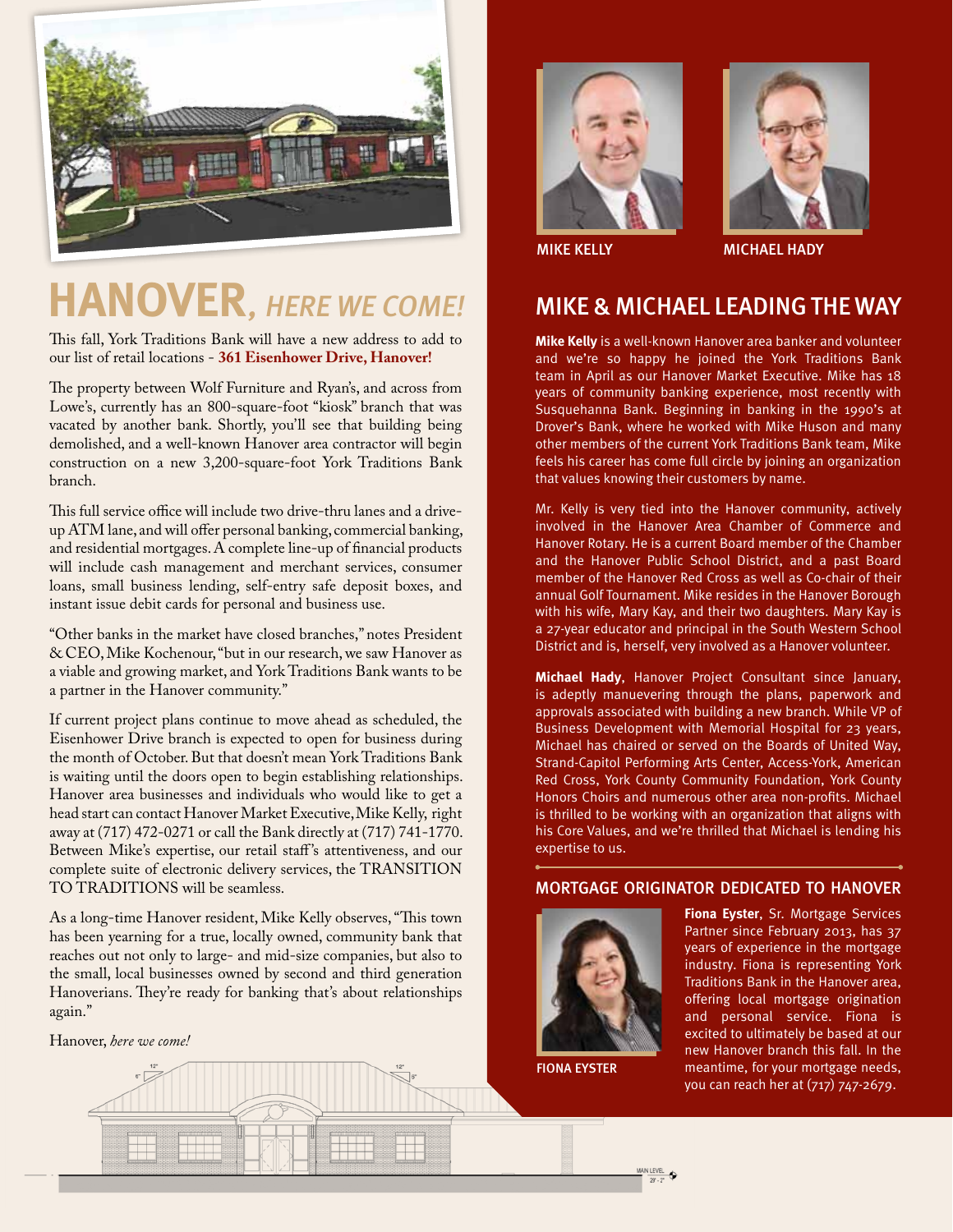# Welcome to TEAM TRADITIONS



## bonnie gyenes Director of Accounting

Bonnie Gyenes took on the newly formed position of Director of Accounting in October, 2013. Bonnie began her banking career as a floating teller at Hamilton Bank while pursuing her Accounting degree at York College. Bonnie

continued her accounting career within the banking industry, holding several different roles including Chief Accounting Officer. For the past six years, Ms. Gyenes worked at Union Community Bank in Lancaster as Chief Financial Officer. When not at work, Bonnie enjoys taking day trips with her husband, Scott, and their son and twin daughters.



## KEITH SHEFFER Director of Loan Operations

Keith Sheffer joined York Traditions Bank as Director of Loan Operations in March, overseeing the Loan Administration department. With a passion for community banking, Keith has over 25 years of leadership experience with extensive

knowledge of loan document preparation, loan accounting, payment processing, and other loan operations activities. Most recently, Keith was a Vice President at PeoplesBank, responsible for their Mortgage Banking Division. Keith is an active community leader, volunteering his time to several non-profit organizations.



## PATTI MARTIN Director of Human Resources and Organization Development

In April, York Traditions Bank welcomed Patti Martin as Director of Human Resources and Organization Development. With over three decades of banking

experience in various roles, 18 years of which were in the HR area, Patti spent the last eight years as Vice President, Human Resources Manager at Union Community Bank in Lancaster. In 2011, Patti was named one of Central Penn Business Journal's "Women of Influence." Ms. Martin has served as President of the PA Financial Industry Human Resources Association, and has been active with the American Cancer Society and other various non-profit and industry organizations.



## JAMIE REID Branch Manager, Eastern Boulevard Office

Jamie Reid was named Branch Manager of our Eastern Boulevard office in January. Mr. Reid is a graduate of Dallastown High School and holds a Bachelor's Degree in International Business

from Drake University. With over 12 years experience in the banking industry, much of his background has been in retail and business banking. Jamie joins York Traditions Bank after serving over eight years at Susquehanna Bank where his last position was a Market Manager focused on business lending and small business relationships in the Southern York area.



# **outstanding achievements**

## **Alice Muldrow named one of YWCA of York's Extraordinary Women**

Susquehanna Trail Senior Branch Manager, **Alice Muldrow**, has been chosen as one of YWCA's 25 Extraordinary Women of York County at a luncheon held on March 21st at the Country Club of York. This inaugural event was created to honor everyday women who have done extraordinary things.

Keynote speaker and York College President, Dr. Pamela Gunter-Smith, noted that "Positive change requires both passion and vision." Anyone

who knows Alice knows she has both. Her passion for leading the Leukemia and Lymphoma Society of Central PA's annual Light the Night Walk helped to raise record amounts for LLS. And that's just one of the many community organizations to which Alice unselfishly lends her time and talents.

When asked about the award, Alice noted, "It was a great event that was very humbling. We have some wonderful women in York doing amazing work within the community and it was a true honor to be amongst them."

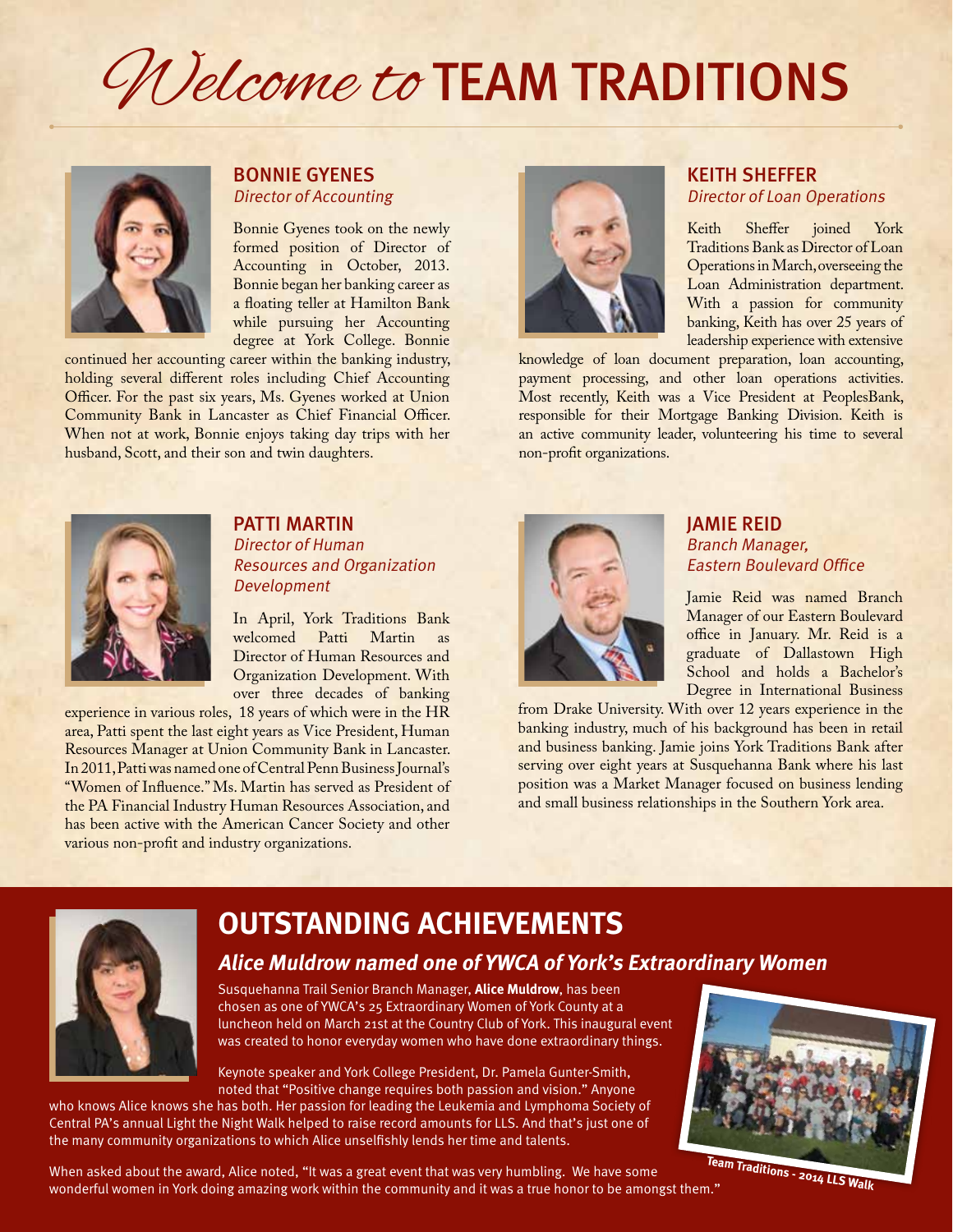# SETTING THE STAGE FOR CONTINUED SUCCESS



Eight consecutive years of profitability, embarking on the \$300 million asset threshold, ongoing satisfactory regulatory exams, and 5-Star Bauer ratings are all reflective of an organization steadfastly on course to sustain long-term success! And with a long-term vision comes "setting the stage for the future."

#### *In concert with our strategic direction and succession plans, York Traditions Bank announces the following promotions and organizational changes:*

**John Blecher**'s title of Managing Director and Chief Financial Officer has been elevated to **Managing Director, Chief Operating Officer/Chief Financial Officer**. This title promotion is certainly reflective of John's role as a Founder of the Bank and his responsibility for overseeing the comprehensive and rapidly growing administrative areas. As York Traditions Bank continues to grow, the volume in relationships and transactions, the complexity of our business, and the ever-increasing regulatory requirements all contribute to elevated enterprise risk. John, in tandem with the leaders of the Accounting, Compliance, IT and Operations areas, places us in a position of strength to manage this risk and take on the challenges of the future.

**Gene Draganosky** has assumed broader responsibility in the new position of **Managing Director, Chief Community Banking Officer**. His role continues to encompass his current duties as Chief Lending and Chief Credit Officer, overseeing Business Services, Small Business Banking, Treasury Management, Loan Administration, Mortgage Services, and all credit functions. His expanded areas of leadership extend across all business lines delivering York Traditions Bank relationship-based products and services to the marketplace.







John Blecher Gene Draganosky Mike Huson Susan Campbell

**Mike Huson** has been promoted to **Managing Director, Business Services**. As such, he has become a member of the Senior Leadership Team. Mike has done an outstanding job providing direct leadership to the entire Business Services Team over the past two years. He is a true team player and a role model for new business development, relationship management, and credit administration. As a Charter Associate with York Traditions Bank since its inception, Mike's positive influence and leadership is now being felt at the highest level of the organization.

Mike Kochenour remains Chairman, President and CEO while Carolyn Schaefer and Teresa Gregory continue in their current Senior Leadership roles.

**Susan Campbell** was chosen to fill the newly formed position of **Training and Development Manager** in December, 2013. Formerly Sr. Branch Manager of our Eastern Boulevard office, Sue perfectly fits the role, leading us into the future as the Bank's training needs grow and become more complex. A strong leader with a proven track record for assisting managers in developing individuals and teams, it has been Sue's lifelong dream to start a training department for an organization that incorporates their Core Values into everything they do. Her passion for the position and organization is evident.

Remaining keenly focused on the Bank's strategic imperatives – Great People, Quality Management, Strategic Growth, and Outstanding Financial Performance – together, the entire York Traditions Bank team will persist in driving positive momentum, independence, and long-term shareholder value.



# **BILL HARTMAN named bank DIRECTOR First new Board Member since York Traditions Bank's inception**

We are pleased to announce the appointment of **William R. Hartman** to York Traditions Bank Board of Directors. Mr. Hartman is an outstanding York business and community leader. Throughout his illustrious banking career of more than 30 years, beginning at Hamilton Bank in Central PA and ending as Chairman, CEO & President at Citizens Republic Bancorp in Flint, MI, Bill has held numerous executive management positions across multiple states. During his time in Michigan, Bill also served as a Director of the Detroit Branch of the Chicago Federal Reserve Bank.

Upon returning to York in 2009 after retiring from banking, he accepted his current position as President, Director and CEO of the York County Community Foundation. Bill also provides volunteer leadership to Better York, Inc., York Symphony Orchestra, Strand-Capitol Performing Arts Center, and is Chairman of the Downtown Renaissance Fund. Additionally, he is on the Managing Board of York Professional Baseball - operators of the York Revolution, and is proactively involved in other initiatives supporting education, economic development, the arts, and social services. Bill and his wife, Irene, are fully invested supporters of York Traditions Bank. An executive with Bill's values, leadership, experience, and broad network is in high demand, and we are honored by his desire to become a member of our Board of Directors and add to our strong base of current Board members.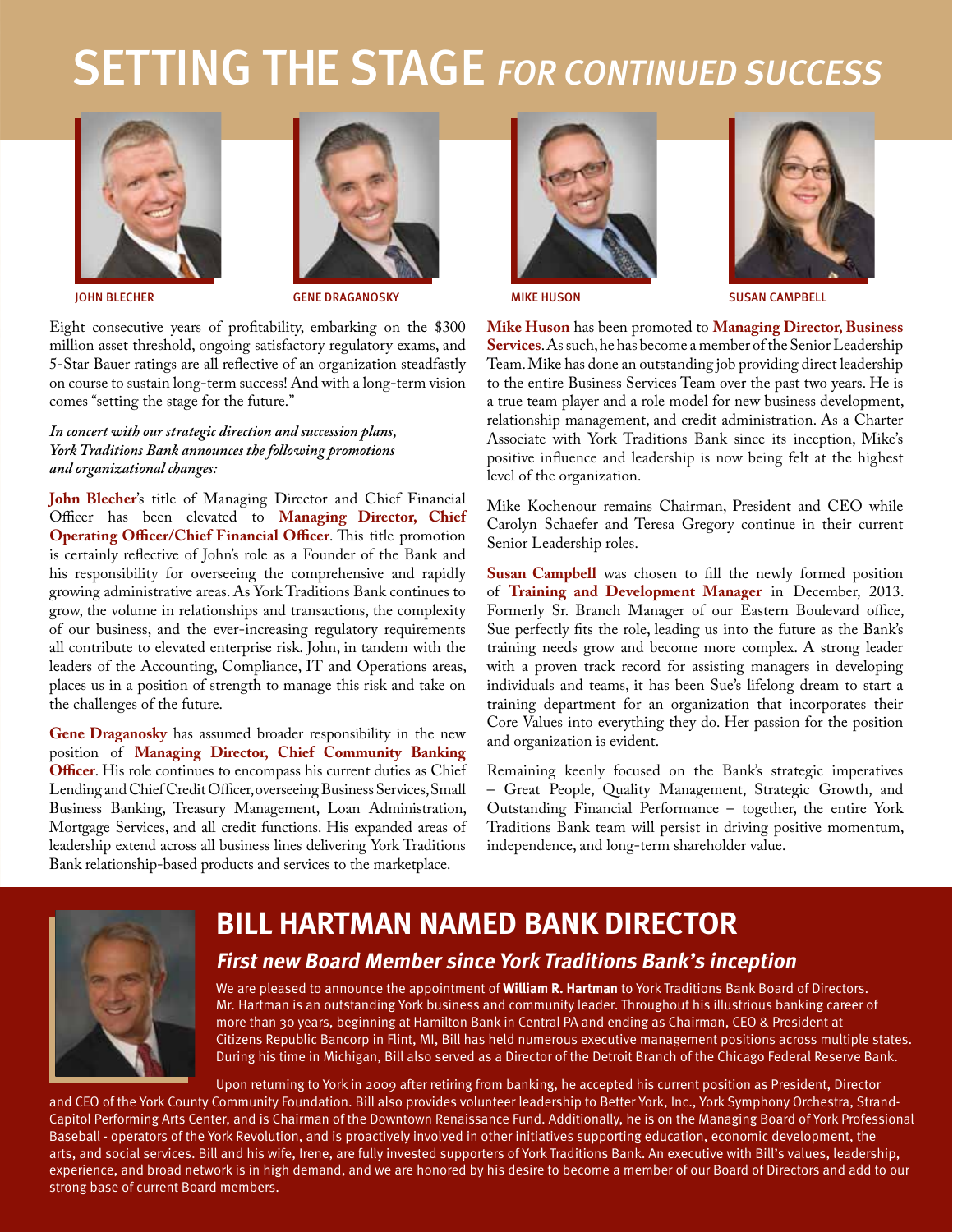# **SUPPORTING THE ARTS** ...in our Community

When looking for art to grace the public spaces of our new Traditions Center last fall, there was no need to look further than our own hometown. York County is teeming with talented artists! We made some new friends along the way, and we feel privileged to work among their creations every day. Take a moment to learn a little about each of them and their works:

Cliff Maier, owner of Narrow Bridge Studio (narrowbridgestudio.com), is a member of the Artist Collective at Rudy Art Glass Studio in York. He based the exquisite sculpture in our lobby on a quote by Pierre Teilhard de Chardin: "Remain true to yourself, but move ever upward toward greater consciousness and greater love! At the summit you will find yourselves united with all those who, from every direction, have made the same ascent. For everything that rises must converge."

Gerald Davidson (geralddavidsonstudio.com) is also a member of the Artist Collective at Rudy Art Glass Studio in York. Originally from Zimbabwe, Gerald's work is influenced by his African heritage, travels, cross cultural experiences, and background in commercial art. His creations are continually evolving in style, technique, and materials. Gerald's vibrant and colorful Earth Totems add life to three walls within Traditions Center.

Maggie Moran is owner of Maggie Moran Fine Art (mgmoran.com) in York. When asked what inspired her large piece, The Storm, Maggie said, "Everything looks like something. Our eyes have trained themselves to focus on the familiar, making associations with things we can name. Personal experiences make these associations relatively unique to the individual and I want each person to see something different in my paintings." The beauty in her colorful layers is stunning and ever changing. What do you see?

When asked the question, "What's on your mind?," York artist Ophelia Chambliss (opheliachambliss.com) responds, "What is on my mind is too complex for words, and my thoughts can only be captured in conceptualized images." Ophelia calls her signature style realistic cubism, and paints a variety of subject matters. She feels that life, like art, is a process. A self-proclaimed golf fanatic, this piece is inspired by Ophelia's respect for the science and mechanics behind a successful swing. Backswing in Motion was appropriately placed in the office of our President, who is also fascinated with the sport. Interestingly, Mike sees more than golf when he looks at this beautiful painting. When you have a chance, ask him to explain the other inspirational images he pulls from Ophelia's dynamic work!

Artist Frances Wolf (francesdonnellywolf.com) resides in Mt. Wolf and is known for her still lifes, human figures, and scenes of the natural world. Frances notes, "I collect phrases and segments of sentences



Brenda Wintermyer - "Plant. Grow. Reap." Original commission, acrylic on canvas Triptych

from both poetry and prose as points of reference for my paintings." La soiree frissonante was inspired by the writings of French poet, Arthur Rimbaud. Frances describes the scene as a shimmery evening when a sudden moment of intense excitement is not only seen, but is also felt.

Brenda Wintermyer (brendaart.net) is a painter, teacher and mentor who is well-known in the York art community. She is the creator of our Her Traditions women's logo. For our new building, we asked Brenda to create something special as a centerpiece for the large conference room. She chose to paint three canvases that reflect the beauty of York County farmland, but she feels it is a metaphor for the banking industry as well. Each canvas respresents a different stage in the farming/ financial process - first Planting, then Growing, and finally Reaping the rewards of hard work. While Brenda chose to set the scene in the past and portray old-fashioned methods of farming, the artistic technique she uses is modern and progressive. Brenda shares that this was done purposefully to convey her experience with York Traditions Bank - relationship banking "the way it used to be," by an organization that is up-to-date and forward-thinking. Brenda, we think it's absolutely perfect!



Cliff Maier - "Everything that Rises" glass sculpture (left) Gerald Davidson - Earth Totems glass sculptures (right)



Maggie Moran - "The Storm" oil on canvas (left) Mike Kochenour with Ophelia Chambliss - "Backswing" acrylic on canvas (right)



Frances Wolf - "La soiree frissonante" oil on canvas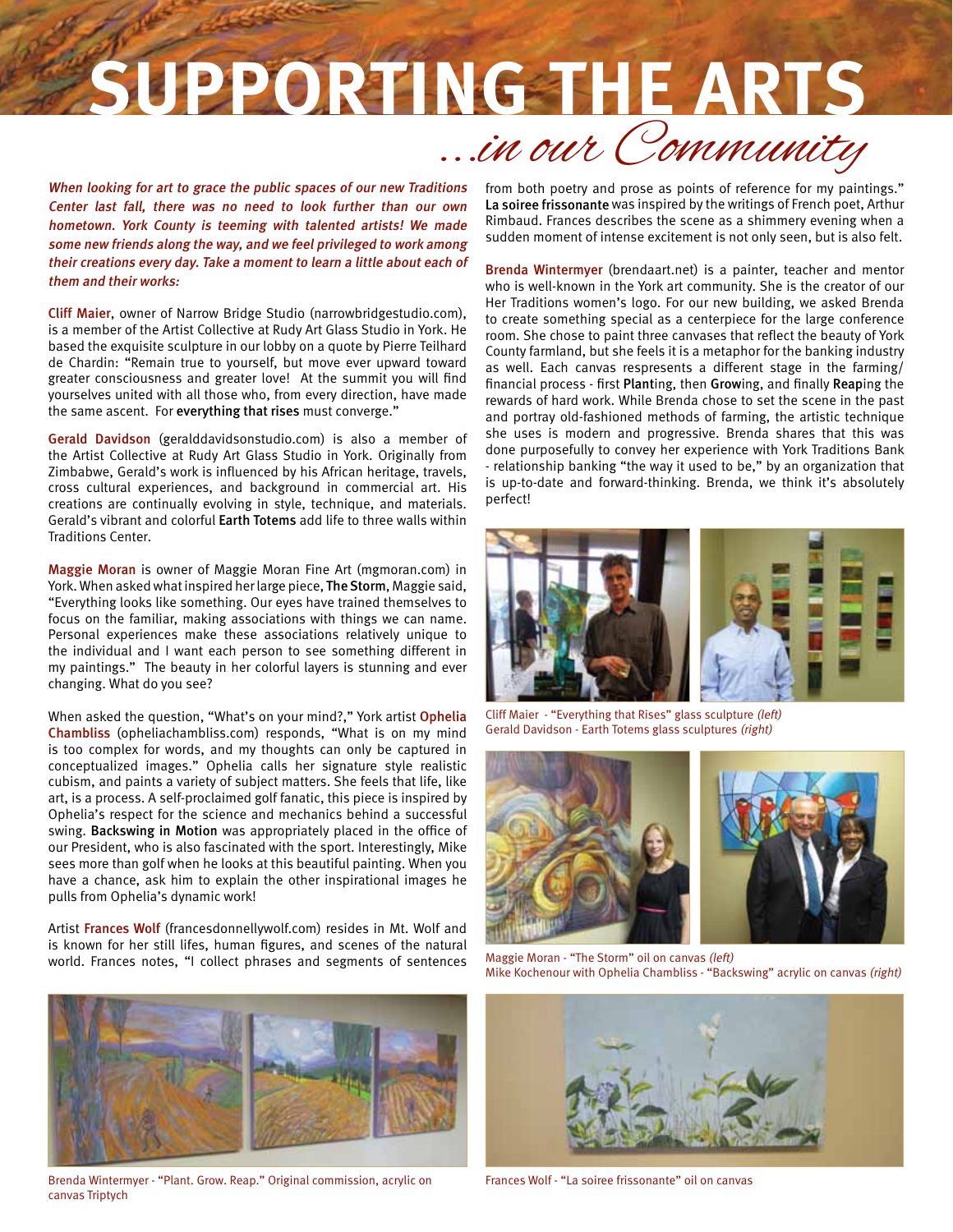# INDUSTRY INSIGHTS from our Experts



## **Differentiation is Key in Business**

Gene Draganosky Managing Director, Chief Community Banking Officer

Last year, loan growth in the financial services industry was tepid for multiple reasons. The national and local economy is growing, but at a fairly slow pace, so demand for capital equipment and physical plant expansion has been modest. At the same time, foreign investment in the U.S. is sluggish. Finally, the combination of higher long-term interest rates and elevated unemployment levels have tempered our national and local economies.

Sustained severe weather conditions also meant a slow start to consumer spending during the first quarter of 2014. While warmer weather will surely improve retail activity, there are things businesses can do to set themselves up for success. If you are a business owner, ask yourself, "How do I differentiate myself from my competition? Is my business model sustainable? Do I have the resources to execute on my plans?" Companies that are well managed, maintain distinct competitive advantages, and execute on well-devised plans, will prevail through the ups and downs of the business cycle.

What differentiates York Traditions Bank is our people who are committed to quality of service, relationships, responsiveness, flexibility, and intimate knowledge of our clients' financial needs, goals and long-term aspirations. Despite modest loan demand and increasing competitive pressures, we experienced meaningful growth in our total loan portfolio in 2013. Overall, gross loans grew by 6.9% year-over-year, yielding a 7% five-year compound annual growth rate. Throughout this period, we have maintained an unwavering commitment to credit quality.

York Traditions Bank is expecting even greater commercial growth opportunities in 2014 through our unique competitive differentiation and our expansion into Hanover.



## **Changes in the Housing Market**

Teresa Gregory Managing Director, Mortgage Services

2013 was a year of change in the housing industry. In June, when the Fed announced it was considering "tapering" its program of quantitative easing, interest rates spiked. The result was a halt of the unprecedented refinance activity that was seen during the previous two years.

However, the number of home purchases in York County improved last year: 4,399 units sold represented a 14% increase over 2012. We also saw the first rise in median dollar home price in the past seven years: \$145,000 marked a 2.75% increase from 2012. Although those numbers are significantly lower than during the pre-housing crisis, the indicators are pointing in the right direction. Add to that a drop in foreclosures (1,473 in 2013 compared to 2,172 in 2009), and it is evident why our Builder and Realtor partners are expressing optimism. York Countians are feeling more confident in purchasing a home.

York Traditions Bank is in a great position to meet the demand with our expert team dedicated to exquisite service, our focus on relationships, our competitive rates and quick approval, and our local processing, underwriting, and closing. It is no surprise we are already one of the leading mortgage lenders in York County, closing thousands of mortgage loans since the formation of our in-house Mortgage Division in early 2010.

We are solidifying more and more relationships with area Realtors who tell us they appreciate our ability to consistently execute in a way that enables them to fulfill the needs of their customers. As the housing market continues to rebound, we are looking forward to a very positive 2014 and beyond.

# **You manage a local business. Why not keep your MERCHANT SERVICES local too?**

If you own a business, you know that accepting credit and debit cards is a not just a convenience for your customers. It's a necessity your customers demand. Without it, you can lose valuable income.



Did you know that York Traditions Bank offers payment processing? As with all of our other products, you deal with a local representative who can help you through the entire process.

**Sue Schroeder**, **Manager of Merchant Card Payment Services**, can walk you through all of the options and set up the program that is right for you - whether you prefer to use terminals, telephone or internet. Already have a Merchant Services provider and want to switch? Sue makes the transition from your current payment services provider simple and seamless.

If you'd like to learn more, or schedule a demo of our Merchant Services options, SUE SCHROEDER call Sue at 717-747-2608 today!